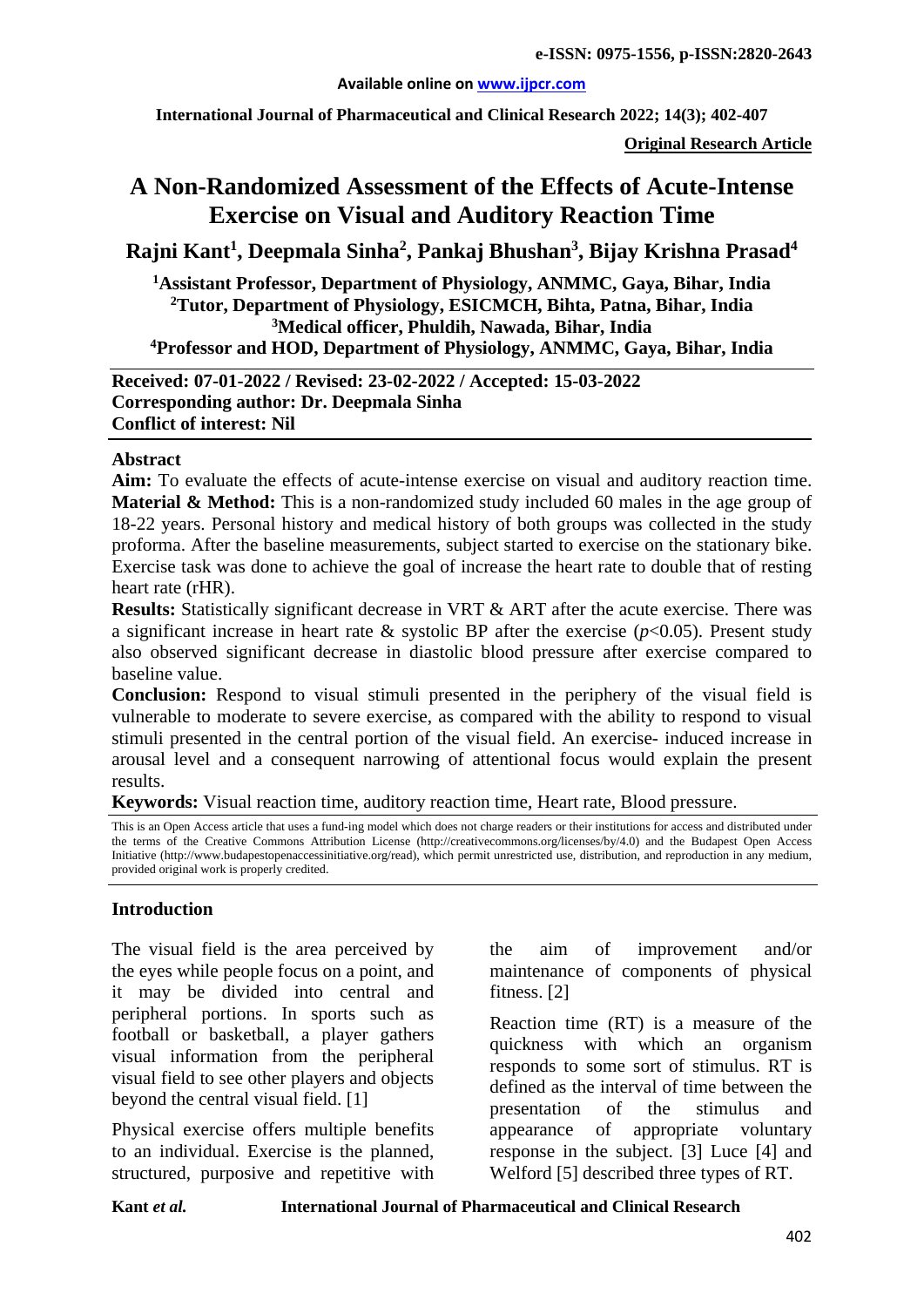(1) Simple RT: Here there is one stimulus and one response.

(2) Recognition RT: Here there is some stimulus that should be responded to and other that should not get a response.

(3) Choice RT: Here there are multiple stimulus and multiple responses.

Movements require activation and control of musculoskeletal system. Cardiovascular and respiratory systems provide the ability to sustain these movements over extended periods. From cellular perspective, during acute intense physical exercise skeletal muscle utilizes an increased amount of ATP. This increases the heart rate and respiratory rate due to elevated demand of aerobic respiration. It has been shown that exercise causes changes in brain through overall cardiovascular conditioning and increases the cerebral blood flow and oxygen supply to the neurons. [6]

Hence, present study evaluated the effect of acute-intense exercise on auditory reaction time (ART) and Visual reaction time (VRT).

## **Material & Method:**

This is a non-randomized study included 60 males was conducted in the Department of Physiology, ANMMC, Gaya, Bihar, India over the period of 1 year.

## **Inclusion and exclusion criteria**

Male patients in the age group of 18-22 years provided informed consent were included in the study.

Subjects with musculoskeletal disorders, neurological disorders, visual & auditory disorders, smokers, alcoholics & involved in any sports activity which might affect the reaction time were excluded from the study.

# **Methodology**

All participants were made to sign the informed consent document prior to inclusion in the study. Personal history and medical history of both groups was

collected in the study proforma. The subjects were explained about the importance and procedure of the study. The study involved non-invasive procedures with no financial burden on the subjects. Sufficient time was given (15 minutes) for the subjects to mentally  $\&$ physically relax before recording the parameters.

Participant's resting heart rate and blood pressure was measured using the Pulse Oximeter (heart rate monitor) and sphygmomanometer, respectfully. Heart rate monitor was placed on the participant's non-dominant index finger.

## **VRT Measurement**:

Subjects were made familiar with the Reaction timer instrument before the start of the measurement of VRT. On click of start button by the Examiner in the 1st component, subject was asked to react by pressing the STOP button in 2nd component of the instrument as soon as he sees the light. RT for red (VRTR), green (VRTG) & blue (VRTB) light was recorded in Millisecond (ms) using Audacity software. Subjects were given 5 trials for each color& measurement was recorded after practice. Lowest of the 5 recording was considered as final visual reaction time for that particular color.

## **ART Measurement:**

Headphone was connected to second component. Subject was instructed to press the STOP button as soon as he hears the sound (1000 Hz). ART was recorded in Millisecond (ms) using Audacity software.

The sphygmomanometer & Pulse Oximeter remained attached to participants during the experiment to reduce delay in recording the parameters. All the subjects were tested in the same area to keep the environment relatively constant for all subjects.

After the baseline measurements, subject started to exercise on the stationary bike. Exercise task was done to achieve the goal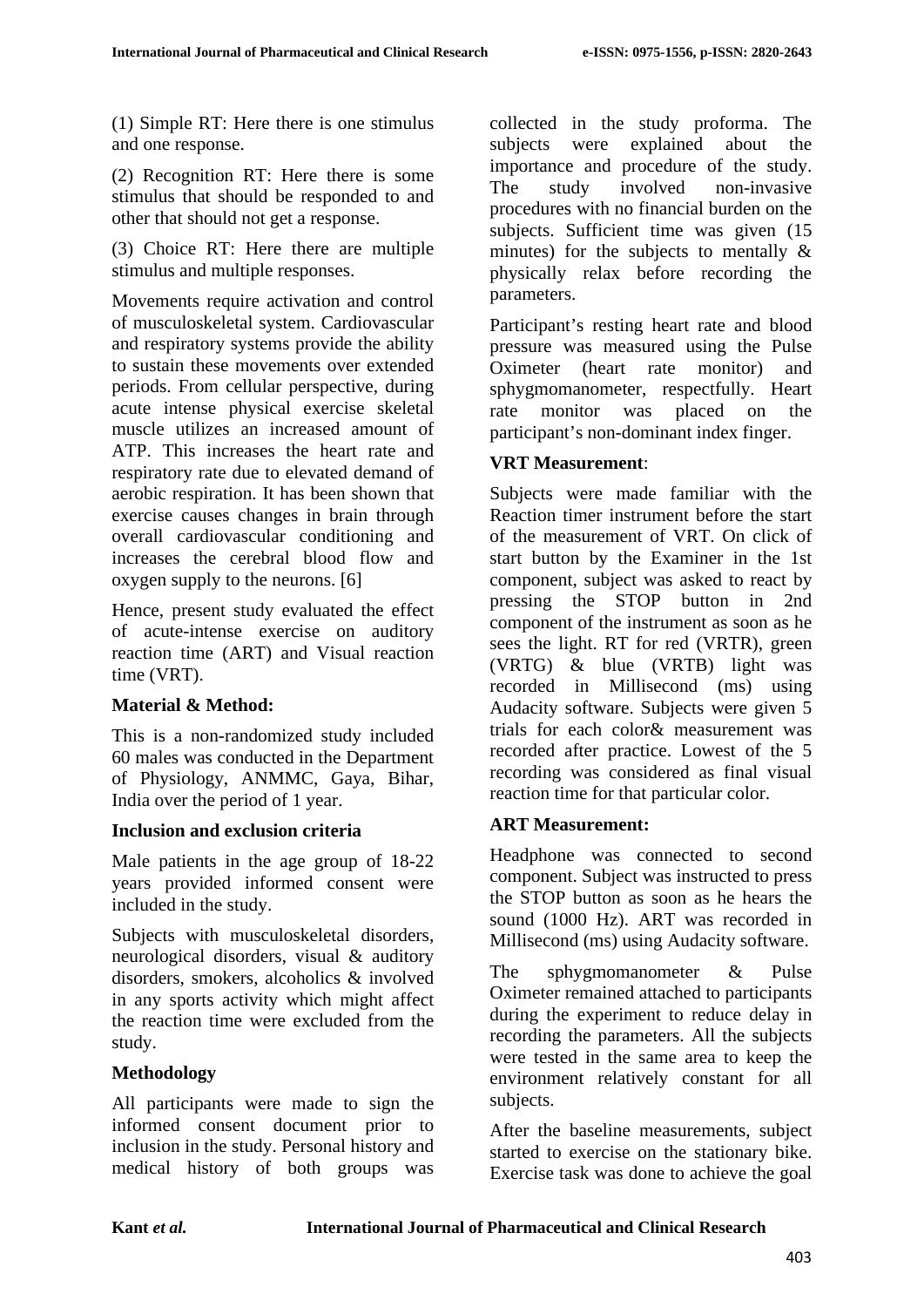of increase the heart rate to double that of resting heart rate (rHR). After reaching the double than rHR, subject maintained exercise for 5 more minutes. Immediately after the exercise, post exercise heart rate (pHR) & post exercise blood pressure (pBP) were measured, & VRT for all 3 colors& ART were retested. The whole process including exercise period took 15 minutes per subject.

#### **Statistical Analysis:**

The SPSS 20th version of the statistical software was used for the analysis of the data and Microsoft Word and Excel have been used to generate graphs, tables etc. Reaction time was reported as mean ± Standard Deviation (SD). Results were analyzed statistically using Wilcox paired't' test comparing pre & post exercise measurements. Minimum level of significance was fixed at  $p<0.05$ .

## **Results:**

The mean resting heart rate (per minute), mean systolic BP (mm Hg) & mean diastolic BP (mm Hg) was  $71.4 \pm 0.8$ ,  $120.3 \pm 2.2 \& 75.8 \pm 1.5$  respectively.

Fig. 1 shows the visual reaction time for red, green and blue colors, and auditory reaction time, before & after the exercise. Simple VRTR before exercise was 283.93

 $\pm$  20.21 ms & after approximately 8 minutes of exercise (3 minutes to double the heart rate  $\&$  5 minutes maintained at elevated heart rate) was  $233.18 \pm 23.71$ ms. This difference was statistically significant. The mean VRTB (ms) before exercise & after exercise were  $309.41 \pm$  $22.63& 242.32 \pm 18.28$  respectively (p<0.05). The mean value of VRTG was faster after exercise when compared to before exercise values & the difference was statistically significant. The mean ART of subjects was significantly higher before exercise  $(251.63 \pm 14.07 \text{ ms})$  than the after-exercise values  $(206.11 + 14.11)$ ms) (p<0.0001). These results indicated statistically significant decrease in VRT & ART after the acute exercise.

Study assessed whether exercise increases subjects heart rate & blood pressure, both variables were measured before & after the exercise (Fig. 2). The mean rHR (per minute) was  $76.3 \pm 1.6$  & pHR was 151.6  $\pm$  1.9 & mean systolic BP (mm Hg) before exercise was  $120.6 \pm 2.4$  & after exercise was  $133.7 + 1.8$  This shows that there was a significant increase in heart rate & systolic BP after the exercise  $(p<0.05)$ . Present study also observed significant decrease in diastolic blood pressure after exercise compared to baseline value.



**Figure 1: Before and after exercise values of VRTR, VRTB, VRTG and AR**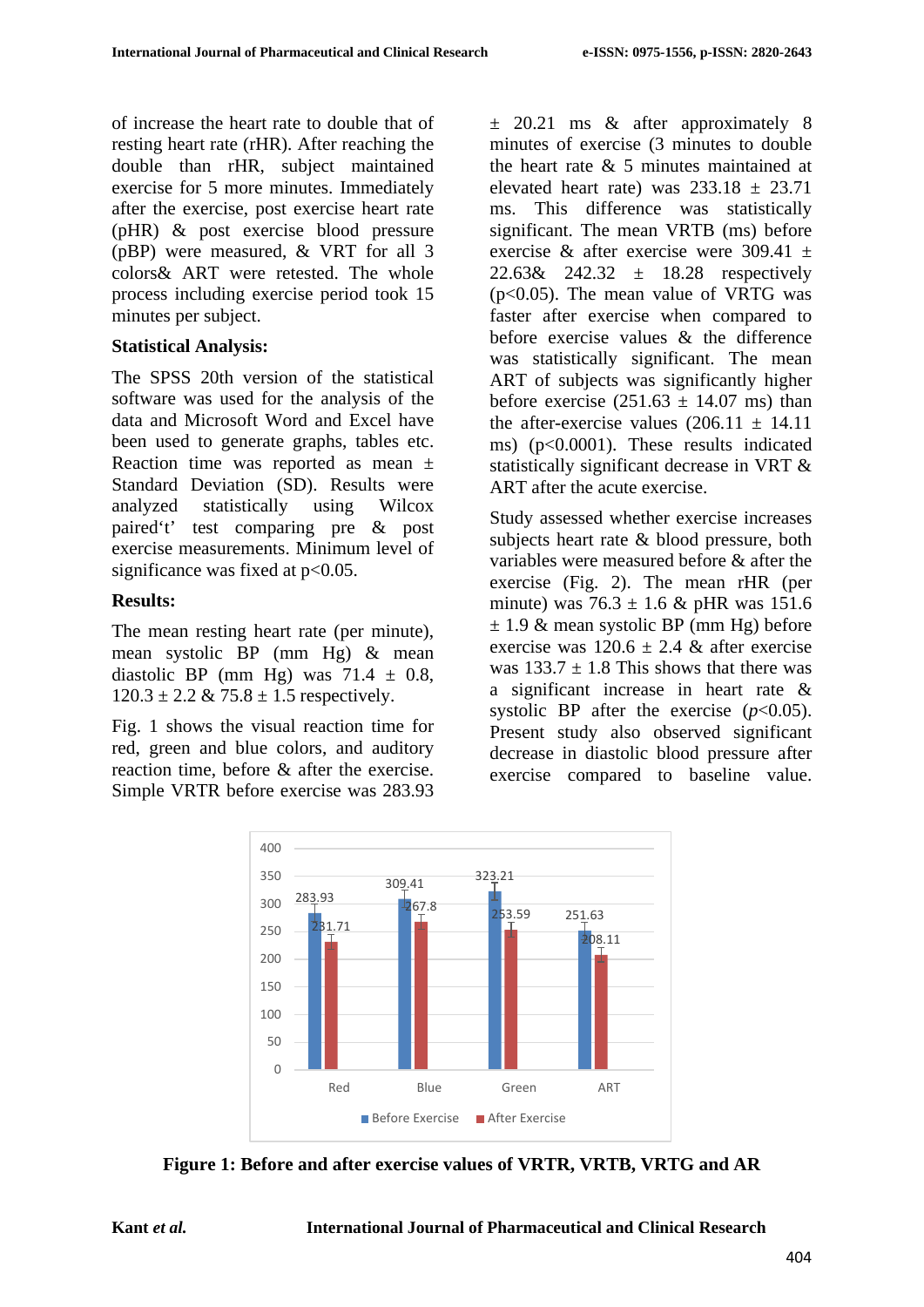

#### **Figure 2: Before and after exercise values of heart rate, systolic blood pressure and diastolic blood pressure**

#### **Discussion:**

Since the auditory stimulus reaches the cortex faster than the visual stimulus, the ART is faster than the VRT. Shelton and Kumar [7] also concluded that simple RT is faster for auditory stimuli compared with visual stimuli and auditory stimuli has the fastest conduction time to the motor cortex along with fast processing time in the auditory cortex.

A narrowing of attentional focus reflects the view that an increase in arousal level causes progressive elimination of inputs from peripheral aspects of the environment [8, 9]. According to this view, our data suggest that the exercise-induced increase in arousal level led to a narrowing of attentional focus, resulting in the increase in Premotor time to the visual stimulus presented in the periphery of the visual field during moderate to severe exercise. Premotor time includes time needed for visual information processing, perceptual and central motor processes. The increase in Premotor time, which was exclusively observed in the peripheral visual condition, suggests that the delay occurred in a separate, rather than a common, process.

Research done by Pain and Hibbs, [10] shows that simple ART has the fastest RT

for any given stimulus. A study was carried out by Thompson et al. [11] has documented that the mean RT to detect visual stimuli is approximately 180-200 ms, whereas for sound it is around 140– 160 ms. Research by Kemp [12] show that an auditory stimulus takes only 8–10 ms to reach the brain, but on the other hand, a visual stimulus takes 20-40 ms. Therefore, since the auditory stimulus reaches the cortex faster than the visual stimulus, the ART is faster than the VRT.

Study done at University of Colorado Boulder that reaction time deteriorates when the subject is either too relaxed or too tensed. [13] One study reported the beneficial effects of aerobic exercise in older individuals. [14]

Ghuntla et al. [15] showed that basketball players show faster RT than healthy controls. There are several possible explanations for this. Spirduso [16] proposed that less RT of athletes as compared to non athletes was attributed to faster central nervous system processing times producing faster muscular movements in athletes. According to Gavkare et al. [17] shorter RT in athletes could be due to improved concentration and alertness, better muscular coordination, improved performance in the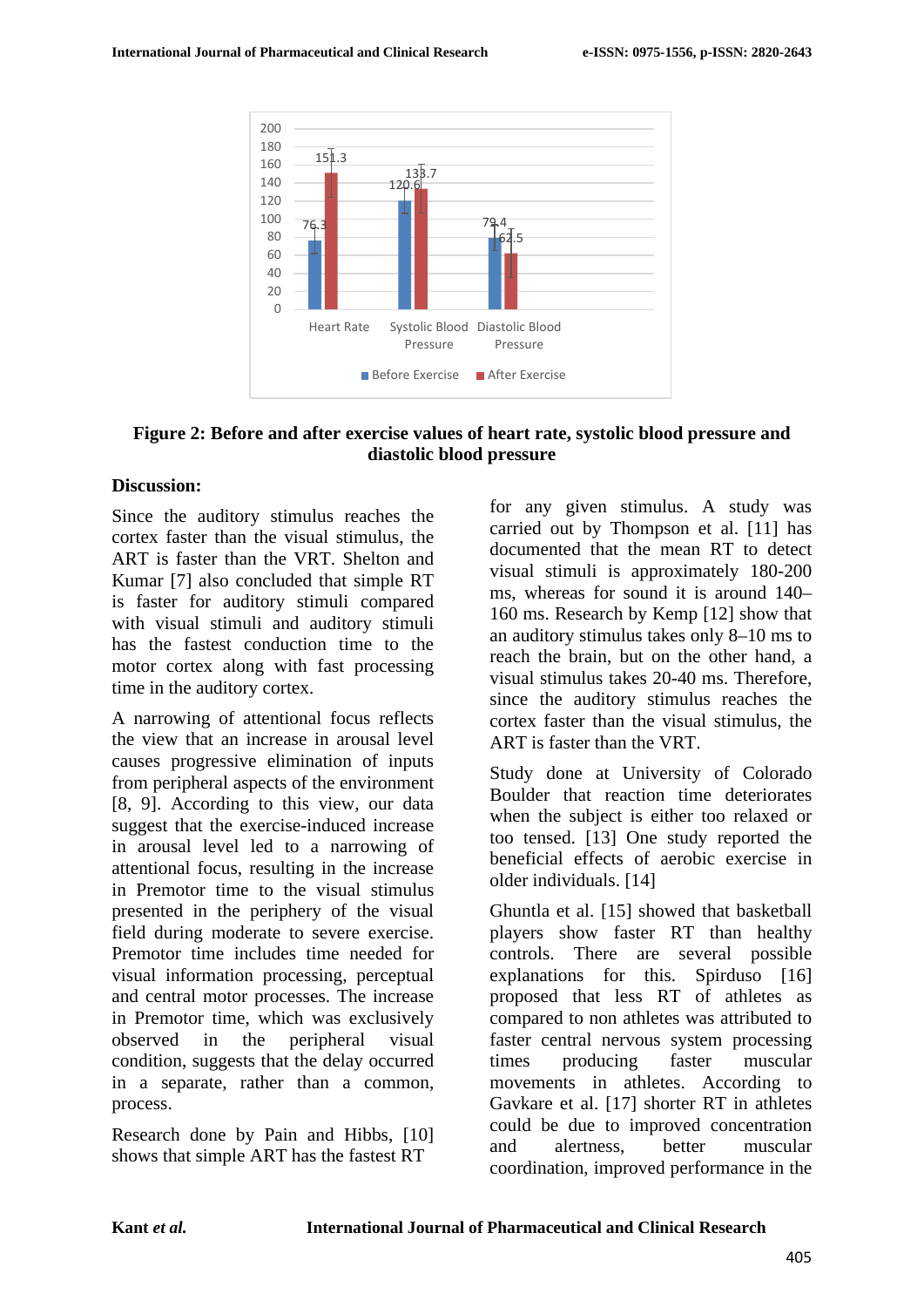speed and accuracy task. Also, motor response execution is a physical task, so it is logical that people trained in physically reactive sports may have superior motor response ability. [18,19]

#### **Conclusion:**

Respond to visual stimuli presented in the periphery of the visual field is vulnerable to moderate to severe exercise, as compared with the ability to respond to visual stimuli presented in the central portion of the visual field. An exerciseinduced increase in arousal level and a consequent narrowing of attentional focus would explain the present results.

## **References:**

- 1. S. Ando, M. Kokubu, T. Kimura, T. Moritani, M. Araki. Effects of Acute Exercise on Visual Reaction Time. Int J Sports Med 2008; 29: 994–998.
- 2. Caspersen CJ, Powell KE, Christenson GM. Physical activity, exercise, and physical fitness: definitions and distinctions for health-related research. Public Health Rep. 198;100(2):126- 131.
- 3. Duke‑Elder S. Franciscus Cornelis Donders. Br J Ophthalmol 1959; 43:65 ‑8.
- 4. Luce RD. Information Theory of Choice-Reaction Times. London: Academic Press; 1968. Available from: http://www.biology.clemson. edu/bpc/bp/Lab/110/reaction.htm.
- 5. Welford AT. Choice reaction time: Basic concepts. In: Welford AT, editor. Reaction Times. New York: Academic Press; 1980. p. 73-128.
- 6. Critchley HD. Cerebral correlates of autonomic cardiovascular arousal: a functional neuroimaging investigation in humans. J Physiol. 2000;53 Pt 1:259-270.
- 7. Shelton J, Kumar GP. Comparison between auditory and visual simple reaction times. Neurosci Med 2010;  $1.30 - 2.$
- 8. Easterbrook JA. The effect of emotion on cue utilization and the organization of behavior. Psychol Rev 1959; 66: 183-201
- 9. Misra N, Mahajan KK, Maini BK. Comparative study of visual and auditory reaction time of hands and feet in males and females. Indian J Physiol Pharmacol 1985; 29:213-8.
- 10. Pain MT, Hibbs A. Sprint starts and the minimum auditory reaction time. J Sports Sci 2007; 25:79-86.
- 11. Thompson PD, Colebatch JG, Brown P, Rothwell JC, Day BL, Obeso JA, et al. Voluntary stimulus‑sensitive jerks and jumps mimicking myoclonus or pathological startle syndromes. Mov Disord 1992; 7:257-62.
- 12. Kemp BJ. Reaction time of young and elderly subjects in relation to perceptual deprivation and signal‑on versus signal‑off condition. Dev Psychol 1973; 8:268-72.
- 13. Weford AT. Reaction Time, Speed of Performance, and Age. Annals of the New York Academy of Science. 1988;515;1-14.
- 14. Davranche K, Audiffren M, Denjean A. A distributional analysis of the effect of physical exercise on a choice reaction time task. J Sports Sci. 2006; 244:323-329
- 15. Ghuntla TP, Mehta HB, Gokhale PA, Shah CJ. A comparative study of visual reaction time in basketball players and healthy controls. Natl J Integr Res Med 2012; 3:49.
- 16. Spirduso WW. Reaction and movement time as a function of age and physical activity level. J Gerontol 1975; 30:435‑40.
- 17. Gavkare AM, Nanaware NL, Surdi AD. Auditory reaction time, visual reaction time and whole-body reaction time in athletes. Ind Med Gaz 2013;  $6:214-9$ .
- 18. Welford AT. Fundamentals of Skill. London: Menthuen; 1968. Available